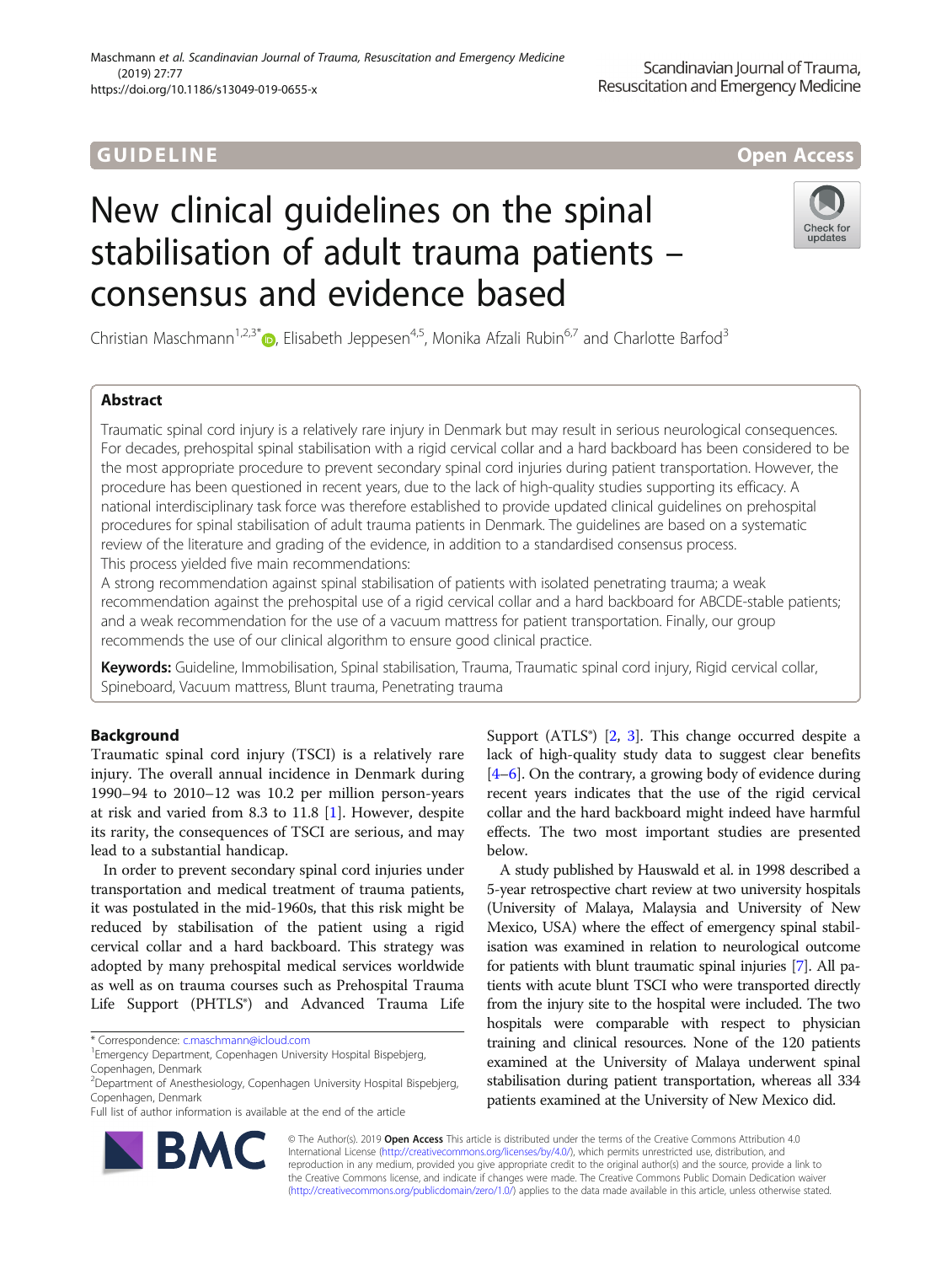The study found that there were fewer neurologic disabilities sustained in the Malaysian patients who did not undergo spinal stabilisation and concluded that there was less than a 2% chance that spinal stabilisation had any beneficial effect on neurologic outcomes in patients with blunt TSCI.

In 2010, Haut et al. published a study based on a retrospective analysis of penetrating trauma patients in the US American National Trauma Data Bank [\[8](#page-8-0)]. They studied more than 45,000 cases and their results showed that only 30 (0.01%) had incomplete spinal cord injury and underwent surgical spinal fixation. The number needed to treat (NNT) with spinal stabilisation to potentially benefit one patient was 1032. Conversely, the number needed to harm (NNH) with spinal stabilisation to potentially contribute to one death was 66. The authors concluded that prehospital spinal stabilisation was associated with a higher mortality risk in patients with penetrating trauma and therefore should not be routinely used in patients with penetrating trauma.

Numerous studies were published in recent years which reveal further possible hazardous effects of spinal stabilisation, including pain  $[6, 9-12]$  $[6, 9-12]$  $[6, 9-12]$  $[6, 9-12]$  $[6, 9-12]$  $[6, 9-12]$ , the development of pressure ulcers [\[9](#page-8-0), [11](#page-8-0)–[13\]](#page-8-0), elevated intracranial pressure [[11](#page-8-0)], prolonged intrahospital length of stay [\[14\]](#page-8-0), an increased number of radiological examinations [[15](#page-8-0)–[17](#page-8-0)], an increased difficulty of clinical examination [\[6](#page-8-0)], prolonged prehospital on-scene time [[11,](#page-8-0) [12](#page-8-0)], difficulty in intubation [\[18\]](#page-8-0) and a risk of spinal fracture displacement in elderly patients [[19](#page-8-0)]. The strength of the evidence in the aforementioned studies was either low or very low according to the GRADE-tool (Grading of Recommendations Assessment, Development and Evaluation) [[20](#page-8-0)].

Based on this growing body of evidence, we have recently published new national guidelines for the spinal stabilisation of adult trauma patients in Danish language through the Danish National Board of Health [\[21](#page-8-0)], which are presented here in English language to allow a broader international audience access to our guidelines.

# Methods

A systematic review of the literature was performed involving grading of the strength of the evidence, clinical judgment and a consensus process. In order to involve all relevant stakeholders, an interdisciplinary working group was established consisting of representatives from eight different Medical Associations in Denmark, representatives from the Danish ATLS, PHTLS and International Trauma Life Support (ITLS) chapters, medical directors from the four largest Danish ambulance providers as well as representatives from all five Danish Emergency Medical Services (EMS) (Table 1). The working group also included two research methodologists contributing in the systematic evidence work (EJ and MAR).

# Table 1 Members of the Danish interdisciplinary working group

Members of the Danish interdisciplinary working group

- Danish Society for Emergency Medicine DASEM (chairman)
- Danish Neurosurgical Society DNKS
- Danish Society for Spinal Surgery DRKS
- Danish Orthopaedic Society DOS
- Danish Orthopaedic Trauma Society DOTS
- Danish Society for Anesthesiology and Intensive Care Medicine – DASAIM
- Danish Society for Radiology DRS
- Danish Society for Ambulance- and Paramedicine DSAP
- ATLS® Denmark
- PHTI S® Denmark
- ITLS® Denmark
- Greater Copenhagen Fire Department HBR
- (ambulance services)
- Falck A/S (ambulance services)
- Responce A/S (ambulance services)
- Ambulance Southern Denmark (ambulance services)
- EMS Copenhagen
- EMS Region North Denmark
- EMS Region Central Denmark
- EMS Region Southern Denmark
- EMS Region Sealand

The scope of the guideline was defined based on five clinical key questions relating to the population, intervention, comparator/control and outcomes (PICO) (Table [2\)](#page-2-0).

We defined the target population as trauma patients aged 18 years or above, who experienced spinal trauma within 48 h, and were at risk of developing a spinal cord injury. This definition was based on practical constraints rather than research evidence.

The initial searches of existing guidelines were performed on October 19th, 2017, and included the following resources: Guidelines International Network (G-I-N), National Institute for Health and Care Excellence (NICE, UK), National Guideline Clearinghouse, Scottish Intercollegiate Guidelines Network (SIGN), UK National Institute for Health Research's Health Technology Assessment database (NIHR-HTA), Swedish Agency for Health Technology Assessment and Assessment of Social Services (SBU), Swedish National Board of Health and Welfare (Socialstyrelsen), Norwegian Directorate of Health (Helsedirektoratet), Norwegian Institute of Public Health (Kunnskapssenteret), and the Australian Physiotherapy Evidence Database (PEDRO). A Norwegian guideline of best practice which covered literature from 1966 to 2015 was also identified and included in the scoping search [\[22\]](#page-8-0). The search strategy from this guideline was extended to include articles from January 2015 to October 2017. The search strategy is described in full in the Additional file [1](#page-7-0). A research librarian conducted the systematic search for systematic reviews and primary studies in the databases of MEDLINE, EMBASE, CINAHL and the Cochrane Library. We searched for a combination of subject terms and text words to identify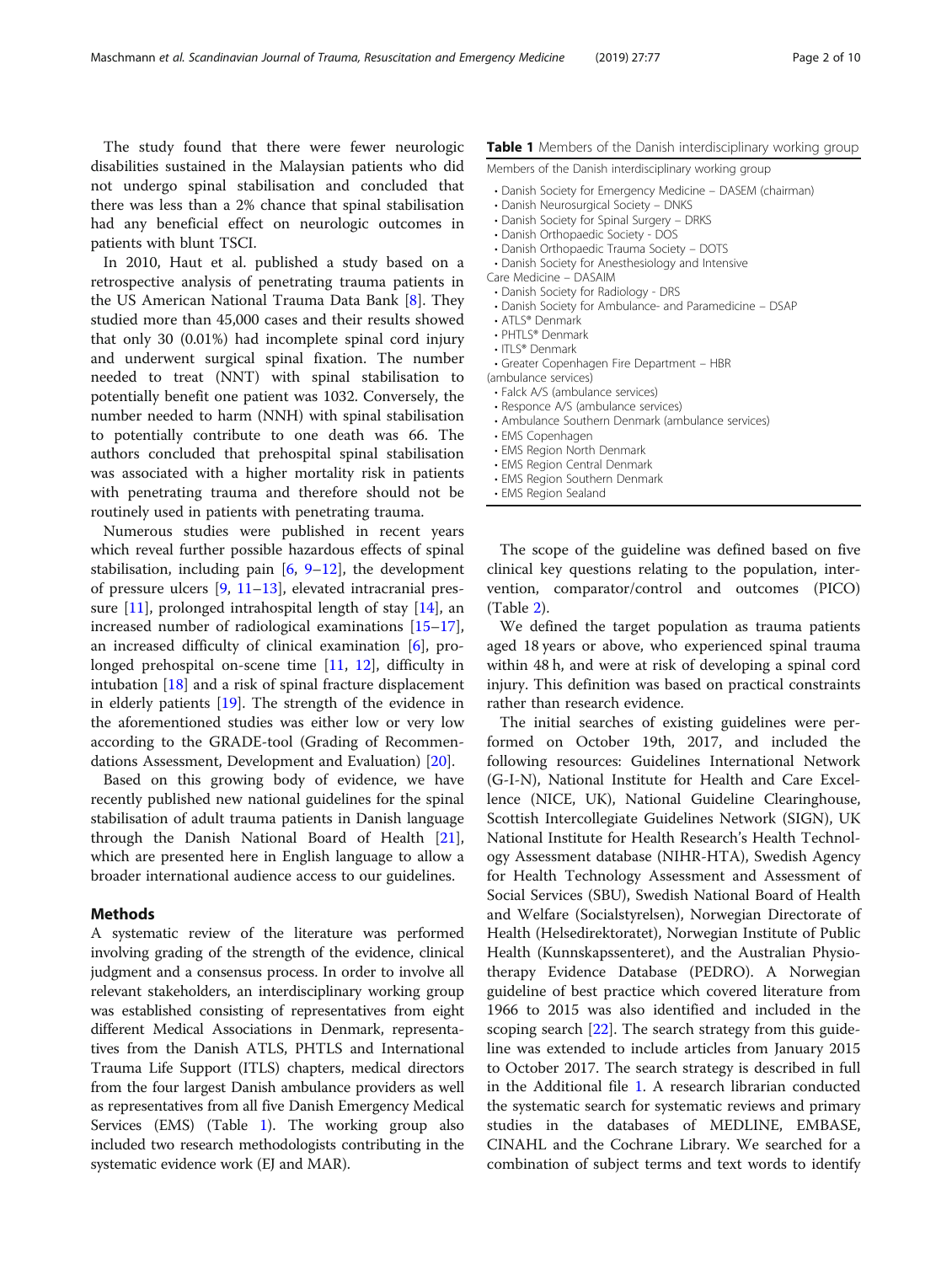<span id="page-2-0"></span>

|  |  |  |  | <b>Table 2</b> The PICO questions |
|--|--|--|--|-----------------------------------|
|--|--|--|--|-----------------------------------|

| Clinical question                                                                                                                                  | Population                                                                                                                      | Intervention                       | Comparator                            | Outcome                                                                                                                                            |
|----------------------------------------------------------------------------------------------------------------------------------------------------|---------------------------------------------------------------------------------------------------------------------------------|------------------------------------|---------------------------------------|----------------------------------------------------------------------------------------------------------------------------------------------------|
| Should adult trauma patients<br>where there is concern for the<br>development of a secondary<br>spinal cord injury undergo spinal<br>stabilisation | Adult trauma patients ( $>$ = 18 years),<br>where there is concern for the<br>development of a secondary spinal<br>chord injury |                                    |                                       |                                                                                                                                                    |
| 1.)  with a rigid cervical collar?                                                                                                                 | ditto                                                                                                                           | Rigid cervical collar              | No rigid cervical collar              | Mortality<br>Neurologic morbidity<br>Ulcerations<br>Pain / discomfort<br>Respiratory<br>deterioration<br>Time to diagnose<br>Intracranial pressure |
| 2.) on a hard backboard?                                                                                                                           | ditto                                                                                                                           | Hard backboard                     | No hard backboard                     | Mortality<br>Neurologic morbidity<br>Pain/discomfort<br>Ulcerations<br>Time to diagnose                                                            |
| 3.)  in a vacuum mattress?                                                                                                                         | ditto                                                                                                                           | Vacuum mattress                    | No vacuum mattress                    | Mortality Neurologic<br>morbidity<br>Pain/discomfort<br>Ulcerations<br>Time to diagnose                                                            |
| 4.) Should adult trauma patients<br>with isolated penetrating injuries<br>undergo spinal stabilisation?                                            | ditto                                                                                                                           | Spinal stabilisation               | No spinal stabilisation               | Mortality<br>Neurologic morbidity                                                                                                                  |
| 5.) Should the decision, whether<br>and how to stabilise the spine of<br>a trauma patient be facilitated by<br>a clinical decision tool?           | ditto                                                                                                                           | Use of a clinical<br>decision tool | No use of a clinical<br>decision tool | Mortality<br>Neurologic morbidity                                                                                                                  |

studies relating to spinal cord injuries and spinal stabilisation / immobilisation.

Searches were limited to human studies published in English, Swedish, Norwegian, Danish or German language. Two reviewers independently screened titles and abstracts of all articles identified in the searches for inclusion (EJ and MAR). Any discrepancy was resolved through discussion and consensus in our interdisciplinary working group. We read the full-texts and critically reviewed and included them, if relevant according to the PICO questions. For completeness, we identified additional articles by scanning the reference lists of the included studies and the authors' contributing papers known to them. We used the Critical Appraisal Skills Program (CASP) checklist for critical appraisal of observational studies and the Appraisal of Guidelines for Research and Evaluation (AGREE II) tool for included guidelines [[23,](#page-8-0) [24](#page-8-0)]. The critical appraisal of all studies was done by EJ in cooperation with the working group.

As no randomized controlled studies or large observational studies were identified, we systematically reviewed all relevant published material, regardless of the study design. Case reports and cadaver studies were excluded due to the high risk of bias in case studies often involving only one patient and the low generalisability relating to cadaver studies..

The strength of the evidence and strength of recommendations were assessed using the GRADE (Grading of Recommendation, Assessment, Development and Evaluation) approach [\[20](#page-8-0)]. The strength of the evidence was rated as high, moderate, low or very low. When assessing the strength of recommendations, we considered two factors and integrated them in a working group consensus process: benefit versus harm and quality of the evidence. The strength of the recommendations was graded as strong or weak or as good clinical practice. Our group evaluated the final national clinical guidelines (from June 2018) in a Delphi/consensus process utilising the Appraisal of Guidelines for Research and Evaluation (AGREE II) tool / Danish National Board of Health's handbook of methods [\[25,](#page-8-0) [26](#page-8-0)]. A preliminary version of the new guidelines was sent out to all relevant medical associations and the other respective institutions via their representatives from our working group. The chairman of our group or the groups' representatives answered all comments and questions during two public hearing processes. After each public hearing process our group re-discussed and adapted the guidelines accordingly.

# Implementation and meetings

These guidelines were implemented in Denmark by 1st March 2019. They were first published on 9th October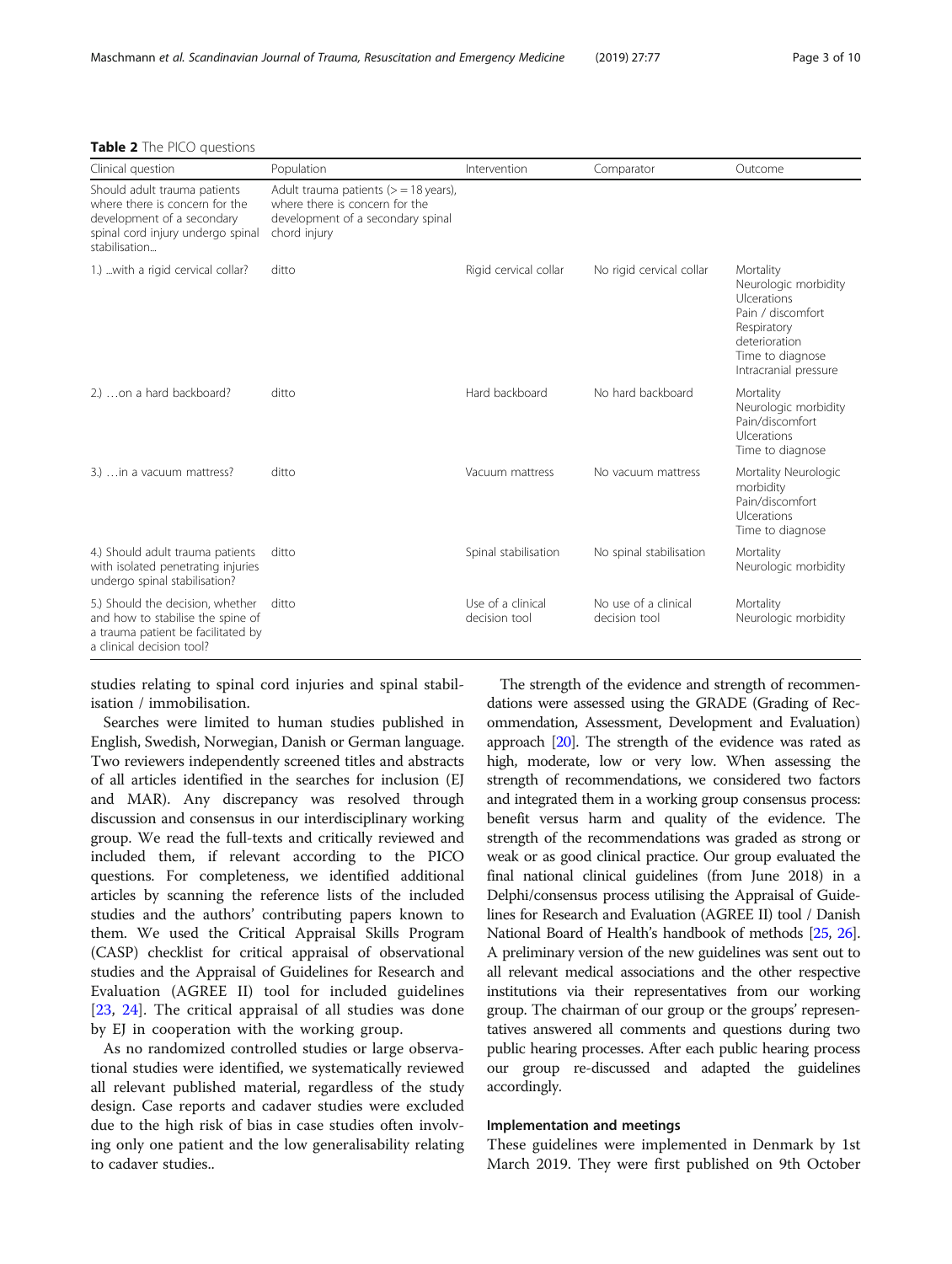2018 on the public internet site of the Danish National Board of Health [\[21](#page-8-0)] and were shortly after available through several Danish Medical Societies' homepages. The guidelines were also available publicly via an indepth Danish podcast [\[27\]](#page-8-0). In order to facilitate both pre- and in-hospital implementation, the five Danish Regions funded the production of several open-source videos. These videos were published in December 2018 and are publicly available [\[28](#page-8-0)]. Since January 2019, the guidelines form part of the education, certification and recertification of all pre-hospital personnel, both via internal education and through incorporation in the Danish chapters' PHTLS®-, ATLS®- and ITLS®-courses.

In April 2019, we published a short "heads-up" notice about our guidelines in "Der Notarzt", a German language medical paper [\[29](#page-8-0)].

The guidelines have been presented in Denmark, at the 8th Danish Emergency Medical Conference (DEMC8) 2018, the Annual meeting of the Danish Society of Anesthesiology and Intensive Care Medicine (DASAIM) 2018, the Copenhagen Critical Symposium 2019 [\[30\]](#page-8-0), and the European EMS Congress 2019 in Madrid, Spain [[31](#page-8-0)].

# Results

A total of 6484 titles and abstracts were identified in the systematic review. Of these, four observational studies of moderate and high methodological quality were included, in addition to the included Norwegian guideline with included references. The search process is shown in Fig. 1.

Following main recommendations for spinal stabilisation of adult trauma patients were given based on the identified studies, clinical judgment and consensus decisions made in the interdisciplinary working group (Table [3](#page-4-0)).

1.) Clinical question 1

Should adult trauma patients with risk of a secondary spinal cord injury undergo spinal stabilisation with a rigid cervical collar?

# Recommendation

There is a weak recommendation against the use of a rigid cervical collar as a spinal stabilisation measure in adult trauma patients.

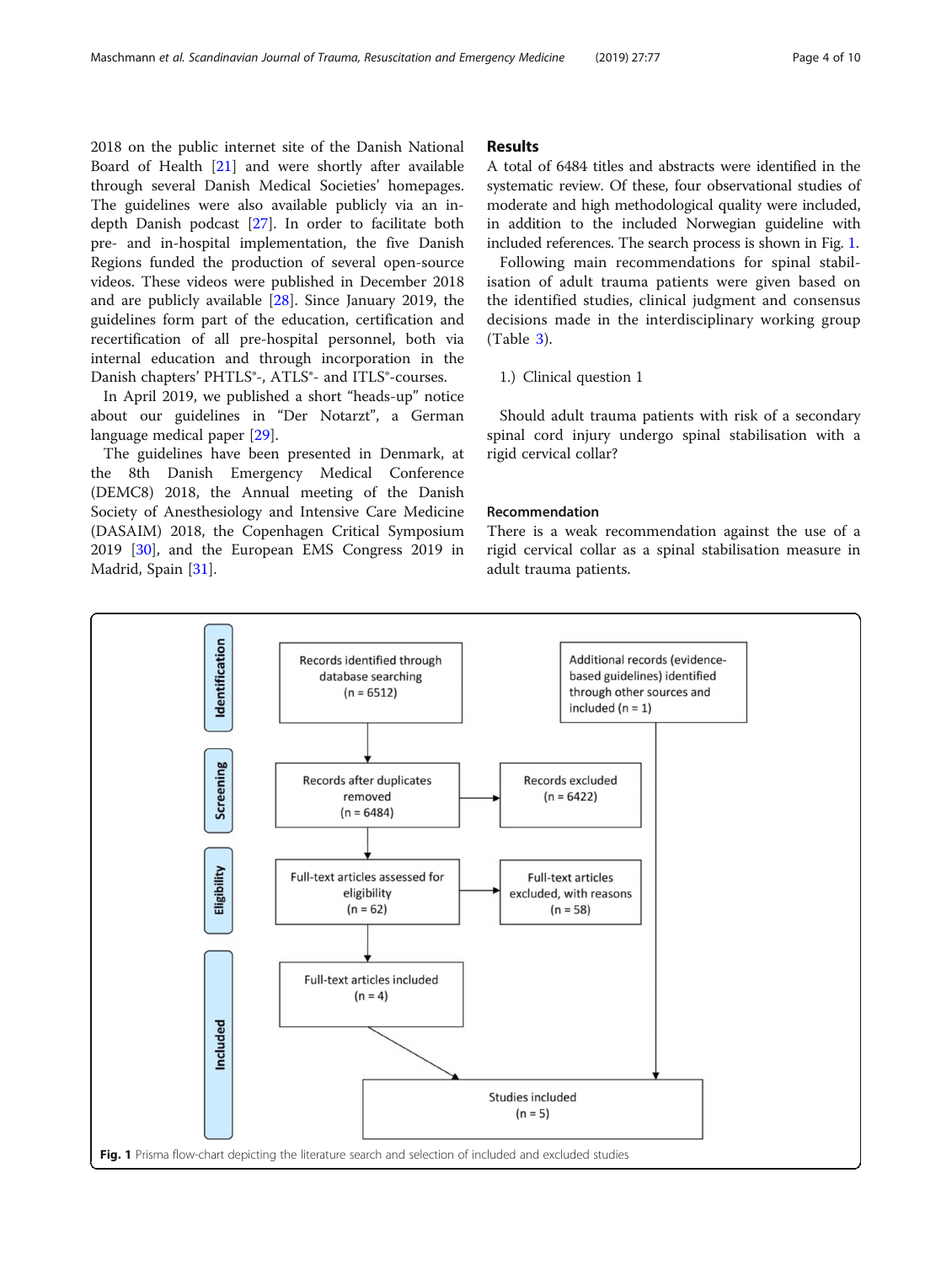<span id="page-4-0"></span>

| Table 3 Summary of main recommendations, quality of evidence and strength of recommendation |  |
|---------------------------------------------------------------------------------------------|--|
|---------------------------------------------------------------------------------------------|--|

| Recommendation                                                                                                                                                                                                          | Quality<br>of evidence | Strength of<br>recommendation |
|-------------------------------------------------------------------------------------------------------------------------------------------------------------------------------------------------------------------------|------------------------|-------------------------------|
| Adult trauma patients should not undergo spinal stabilisation with<br>a rigid cervical collar                                                                                                                           | very low               | weak                          |
| Adult trauma patients should not undergo spinal stabilisation on a<br>hard backboard unless in case of time-critical ABCDE-unstable patients,<br>where other spinal stabilisation measures would be more time consuming | very low               | weak                          |
| Adult ABCDE-stable patients with neurologic deficit and / or osseous<br>spinal pain on examination should undergo spinal stabilisation in a<br>vacuum mattress                                                          | very low               | weak                          |
| Adult trauma patients with isolated penetrating injury should not<br>undergo spinal stabilisation                                                                                                                       | moderate               | strong                        |
| Our triaging tool should be used in order to facilitate decision on<br>spinal stabilisation                                                                                                                             | none                   | good clinical practice        |

# Level of evidence

Very low

# Evidence and rationale

No published high-quality studies were found. The published studies were of very low evidence according to GRADE, mostly due to the fact, that the data was extrapolated from either cadaver studies or studies with healthy volunteers [\[4\]](#page-8-0). We did not find any study proving the efficacy of rigid cervical collars with regards to a better neurological outcome or mortality [\[4,](#page-8-0) [6,](#page-8-0) [10,](#page-8-0) [22,](#page-8-0) [32](#page-8-0)–[38](#page-9-0)]. However, several publications describe the efficacy of a rigid cervical collar with regards to the reduction of range of motion in the cervical spine, and all note that the effect on the range of motion in the neck is very limited [\[32](#page-8-0), [37](#page-9-0), [39](#page-9-0)–[41\]](#page-9-0).

In 2013, a joint committee from The American Association of Neurological Surgeons (AANS) and the Congress of Neurological Surgeons published new guidelines for the management of acute cervical spine and spinal cord injuries [[42](#page-9-0)]. These guidelines still recommend the use of a rigid cervical collar for the spinal stabilisation of the cervical spine. However, the authors concluded that this recommendation is based on anatomical and mechanical considerations rather than on evidence. Furthermore, they found that the variety of techniques used and the lack of evidence to advocate a uniform device for spinal stabilisation made spinal stabilisation technique and device recommendations difficult.

In line with previous publications, additional publications proposing possible harmful effects were found. For example, longer stay in the emergency room [[43](#page-9-0)], decreased lung function [[44](#page-9-0)], development of pressure ulcers [[13](#page-8-0), [45\]](#page-9-0), impeded airway management [[22](#page-8-0)], worsening of existing cervical injury [\[22](#page-8-0)], severe neurological deterioration in patients with ankylosing spondylitis [\[22](#page-8-0)], triggering of non-compliance or agitation and even increased spinal movement due to pain or discomfort [\[22\]](#page-8-0) as well as possible elevation of intracranial pressure [\[46](#page-9-0)].

The weak recommendation is given due to a low prevalence of secondary TSCI as well as the limited efficacy of the rigid cervical collar regarding to the movement in the cervical spine and other existing methods of spinal stabilisation. Moreover, there was a lack of studies demonstrating a positive effect on both survival and neurological outcomes and the increasing evidence for possible harmful side effects when applying a rigid cervical collar. Instead of using the rigid cervical collar for spinal stabilisation where indicated, we recommend using manual inline stabilisation of the head (the MILS-maneuver), head blocks, or a or a vacuum mattress reaching up over the head [[22](#page-8-0), [47](#page-9-0), [48\]](#page-9-0).

According to GRADE it is not possible to give a stronger recommendation against the use of rigid cervical collars due to the lack of high-quality studies regarding their use.

2.) Clinical question 2

Should adult trauma patients with risk of a secondary spinal cord injury undergo spinal stabilisation on a hard backboard?

# Recommendation

There is a weak recommendation against the use of a hard backboard as a spinal stabilisation measure in case of ABCDE-stable patients.

# Level of evidence

Very low

3.) Clinical question 3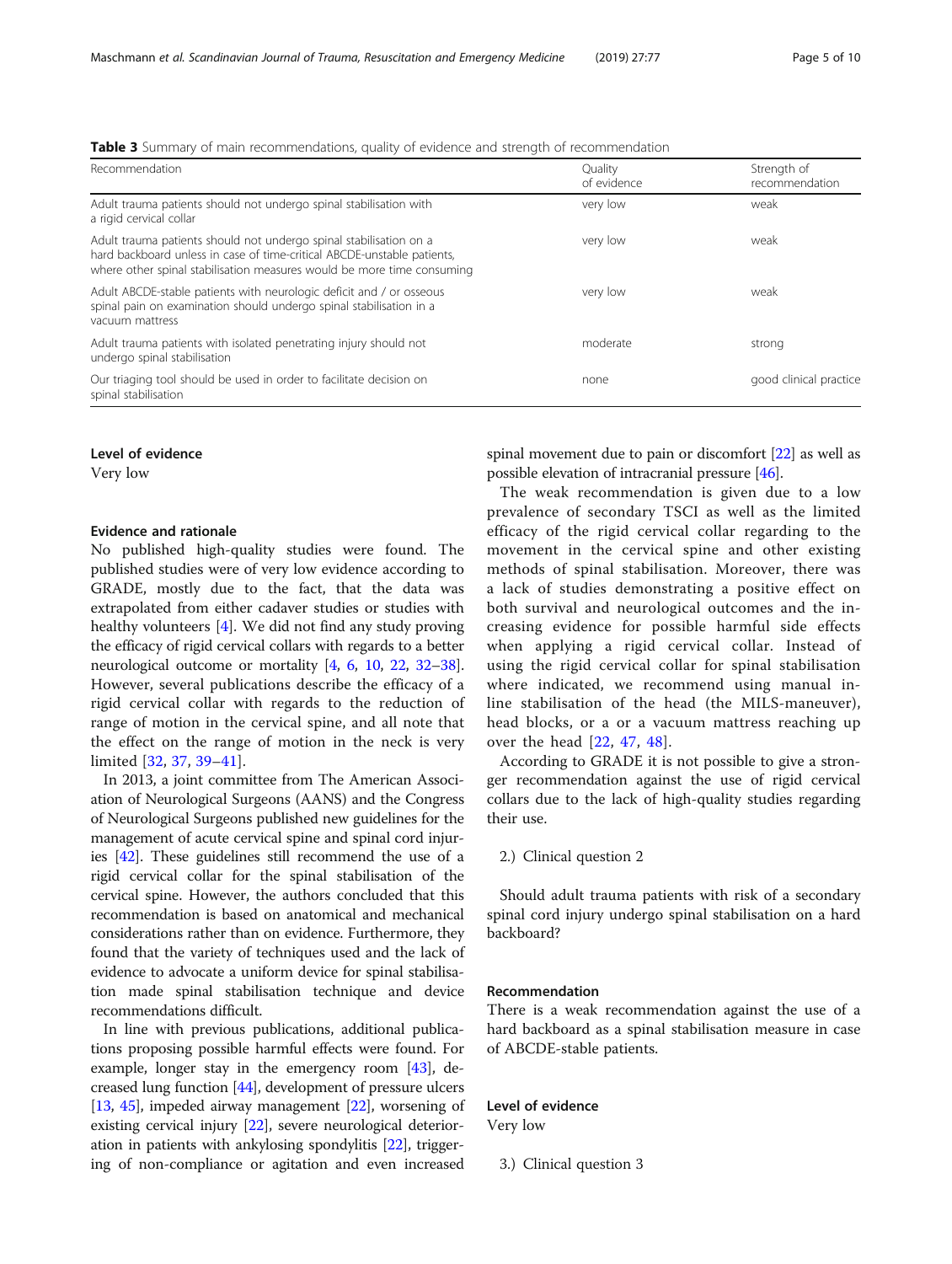Should adult trauma patients with risk of a secondary spinal cord injury undergo spinal stabilisation on a vacuum mattress?

# Recommendation

There is a weak recommendation for the use of a vacuum mattress as a spinal stabilisation measure for ABCDE-stable patients with neurologic deficit and / or osseous pain on examination.

# Level of evidence

# Very low

Evidence and rationale for clinical question 2 and 3:

Our group did not find any published high-quality studies covering the efficacy of a rigid backboard for spinal stabilisation. The strength of evidence in all published studies was very low according to GRADE, mostly due to the fact that the data was extrapolated from either cadaver studies or studies with healthy volunteers [[4\]](#page-8-0). Besides the lack of studies supporting improved patient outcome when transporting trauma patients on a hard backboard, there are two studies highlighting the previous mentioned adverse effects. This includes the possible development of significant discomfort and moderate to severe pain after a short time on the hard backboard, possible voluntary spinal movement and even the possible development of pressure ulcers after prolonged exposure [\[6](#page-8-0), [22](#page-8-0)]. Furthermore, the efficacy of the hard backboard with regards to restriction of lateral movement under ambulance transport compared to a simple ambulance stretcher is also questionable [[49](#page-9-0)].

Several studies favor the use of soft surface stretcher systems, e.g. the vacuum mattress. This in order to reduce the above mentioned possible adverse effects of the hard surface stretcher systems and at the same time maintain the principle of a minimal handling strategy [[18,](#page-8-0) [22,](#page-8-0) [50](#page-9-0)–[52\]](#page-9-0). Moreover, some studies suggest that the vacuum mattress may provide either a similar or even superior degree of spinal stabilisation compared to the hard backboard [\[22,](#page-8-0) [48\]](#page-9-0). Because of this, we recommend the use of a vacuum mattress over the use of a hard backboard for patient transportation of adult trauma patients undergoing spinal stabilisation.

# 4.) Clinical question 4:

Should patients with isolated penetrating injuries undergo spinal stabilisation?

### Recommendation

There is a strong recommendation against the effort of a spinal stabilization in patients with isolated penetrating injuries.

# Level of Evidence

Moderate

#### Evidence and rationale

Patients with penetrating injuries may be ABCDEunstable and in need of time-critical surgical intervention.

In 2010, Haut et al. published a retrospective analysis of the National Trauma Data Bank, studying 45,284 patients with isolated penetrating trauma [[8](#page-8-0)]. They compared outcomes between patients who received spinal stabilisation and patients who did not. The results showed that unadjusted mortality was twice as high in the patients who underwent spinal stabilisation (14.7% vs. 7.2%,  $p < 0.001$ ) compared to the patients that did not. The odds ratio of death for patients undergoing spinal stabilisation was 2.06 (95% CI: 1.35–3.13) compared to the patients that did not, probably due to the prolonged prehospital time used in the spinal stabilisation of the patients. Out of the 45,284 patients only 30 (0.01%) patients had incomplete spinal cord injury and underwent subsequent spinal surgery. The NNT with spinal stabilisation to potentially benefit one patient was 1032, whereas the NNH was 66 [\[8](#page-8-0)].

Due to the study's effect size and the high number of patients studied, the study was upgraded to a moderate level of evidence according to GRADE.

5.) Clinical question 5:

Should the decision, whether and how to perform spinal stabilisation on an adult trauma patient be facilitated by a clinical triaging tool?

#### Recommendation

It is good clinical practice to use our clinical triaging tool to determine whether and how to perform spinal stabilisation on an adult trauma patient.

# Level of evidence

None. Good clinical practice

# Evidence and rationale

It is very unlikely that all patients with a spinal injury need spinal stabilisation in order to prevent them from developing a secondary spinal injury. But how can we determine, which patients need spinal stabilisation and which do not? Studies have shown that prehospital triaging tools based on mechanisms of injury instead of clinical findings are inferior with regards to accuracy and lead to over-triage [\[53](#page-9-0)–[55\]](#page-9-0). Several EMS systems around the world are already using different triaging tools facilitating the decision whether to perform spinal stabilisation [[22,](#page-8-0) [56,](#page-9-0) [57](#page-9-0)]. Most of these triaging tools are traditionally based on decision aids like the National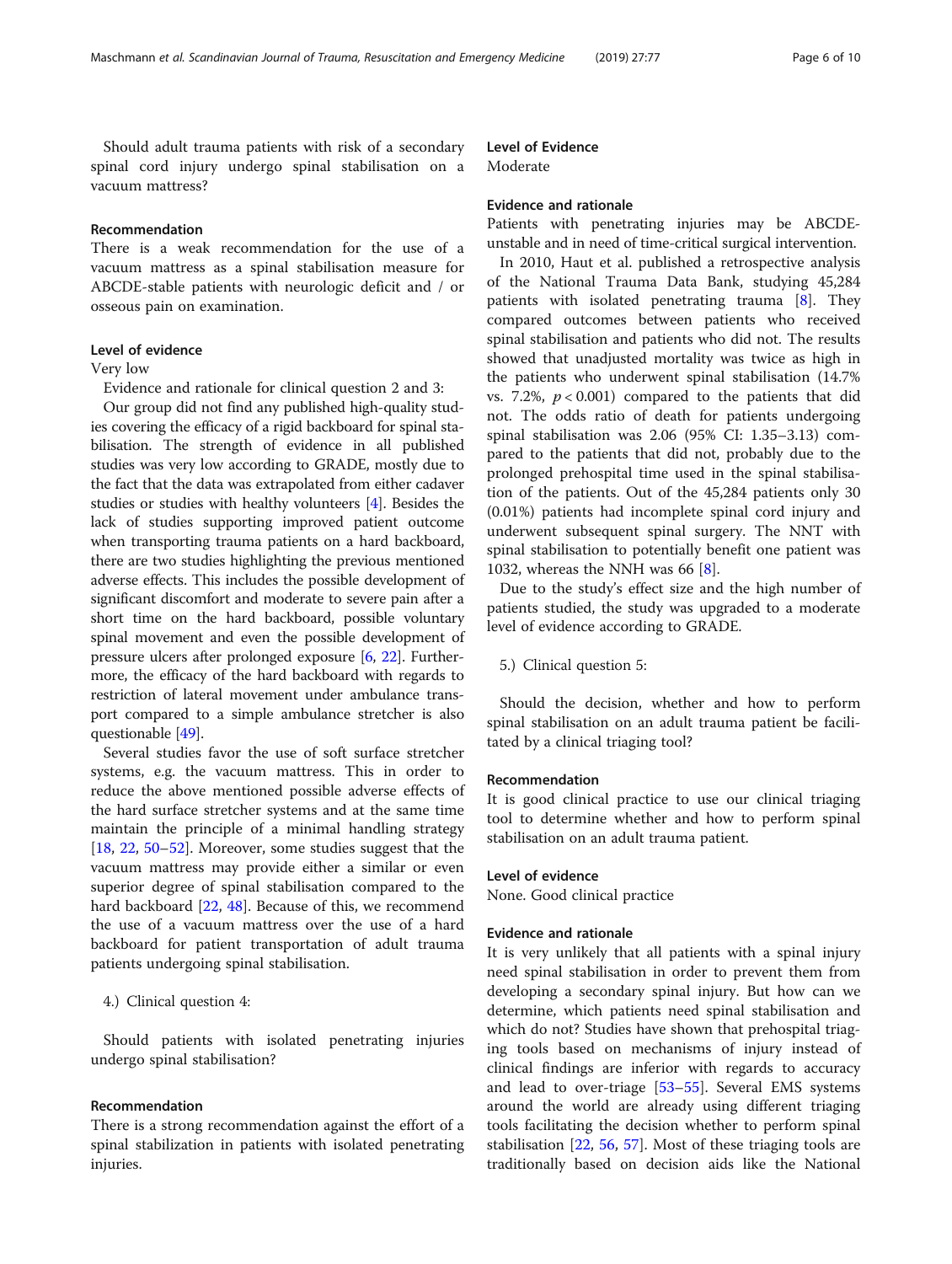Emergency X-radiography Utilisation Study (NEXUS) tool or the Canadian C-Spine Rule criteria (CCR). Originally, these decision aids were developed to help clinicians to decide whether a patient needs radiographic imaging in order to diagnose spinal injuries [\[58,](#page-9-0) [59\]](#page-9-0). In order to further reduce over-triage, our group modified these earlier published triaging tools and developed a new clinical decision tool illustrated in Fig. 2.

We recommend assigning adult trauma patients to one out of three groups:

- 1) No efforts of spinal stabilisation
- 2) Spinal stabilisation on a vacuum mattress
- 3) Time-critical spinal stabilisation

In line with earlier publications we agree that alert and ABCDE-stable patients will seek to stabilise their spine themselves and in the most comfortable position for them as possible automatically [\[35,](#page-8-0) [60\]](#page-9-0).

We do also recommend that patients being affected by alcohol or drugs should be treated like all other non-intoxicated patients, since it is clinically difficult to differentiate between clinical findings resulting from intoxication or from other more critical injuries such as intracranial hemorrhage [[61\]](#page-9-0).

Furthermore, we recommend that patients with socalled "distracting injuries" and a GCS of 15 should be treated like all other alert patients. It has been seen that a so-called distracting injury does not

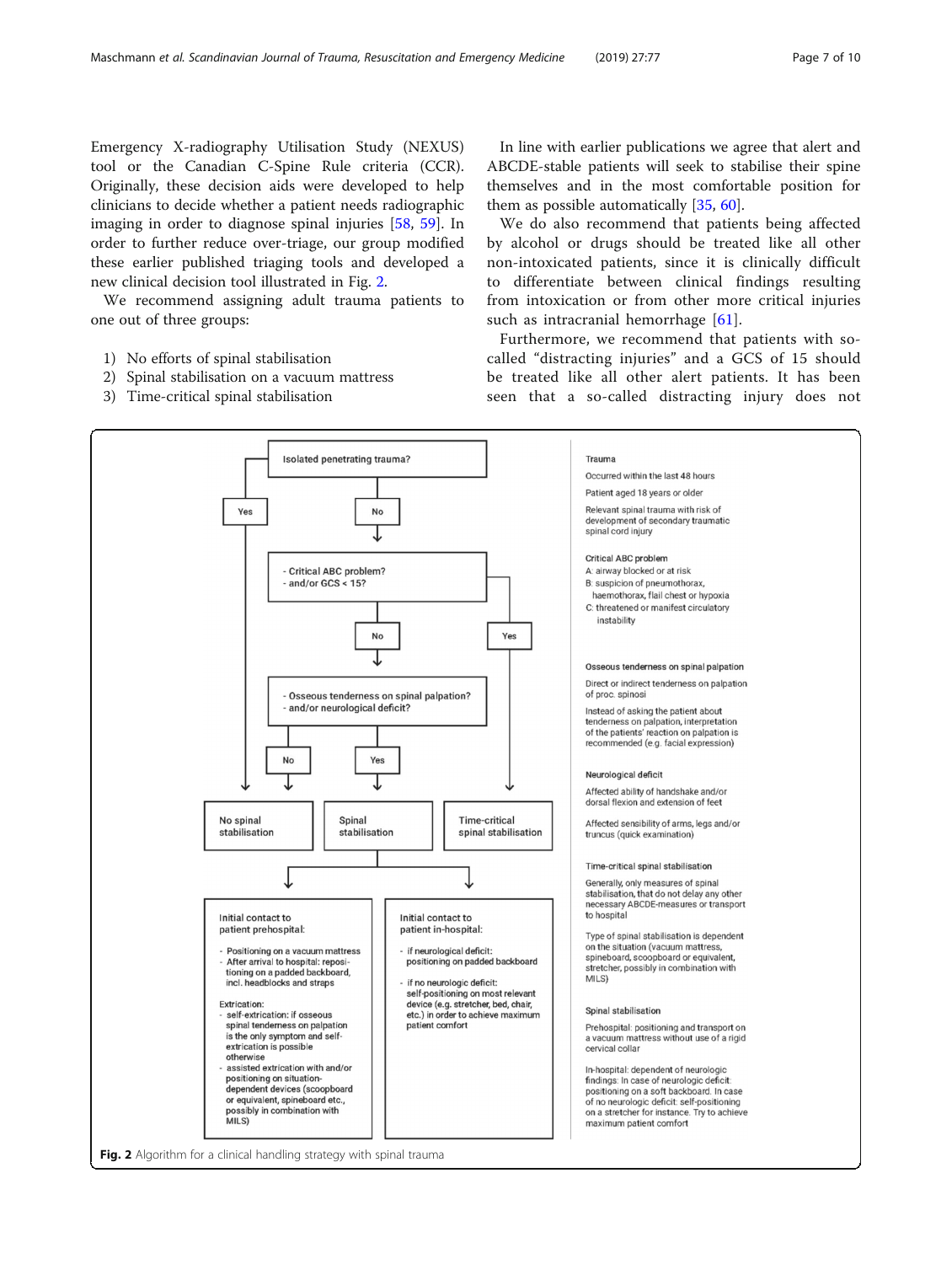<span id="page-7-0"></span>affect the sensitivity of an examination of the cervical spine [[62](#page-9-0)–[64](#page-9-0)].

When it comes to the clinical examination of the spine, we recommend using the interpretation of the patient's face expression as a marker of pain, rather than asking the patient directly. Our concern was overtriage by overestimation of symptoms through the use of leading questions [\[65,](#page-9-0) [66\]](#page-9-0).

In general, our group still supports a minimal handling strategy, but acknowledges potentially life-threatening injuries that might demand immediate intervention. In these instances, we therefore recommend a so-called time-critical spinal stabilisation, which must not delay other life-saving procedures or transportation. Our group cannot recommend a standard procedure of a timecritical spinal stabilisation, since it should be based on the individual patient's situation and other factors, such as the availability of stabilisation- and transportation tools. Therefore, a time-critical spinal stabilisation might consist of the use of a vacuum mattress, a hard backboard, a scoop stretcher or a simple ambulance stretcher, as well as the MILS maneuver; depending on the most appropriate solution for the given situation. With respect to the transportation of unconscious, non-intubated trauma patients, our group supports the use of the novel lateral trauma position (LTP) or other positioning maneuvers like the HAINES-maneuver (high-arm-IN-endangeredspine) for time-critical spinal stabilisation. This is in line with previous studies, which suggest that these maneuvers do not produce more movement in the unstable spine than the traditional log-rolling maneuver [\[67](#page-9-0)–[70](#page-9-0)].

As with prior studies, our group recommends limiting the use of the log-roll-maneuver to those situations where inspecting the back of a trauma patient may have immediate consequences for the treatment of the patient. This includes situations where a patient is found in a prone position and has to be rolled over onto a transportation device. Some studies suggest there is significantly more motion in the unstable spine by using the log-roll maneuver compared to alternative maneuvers like the straddle lift and slide, 6 + lift and slide or the scoop stretcher [\[67,](#page-9-0) [70,](#page-9-0) [71\]](#page-9-0).

# Key issues for future investigations

As mentioned by previous authors, well-designed, prospective studies, including randomized controlled trials to elucidate the efficacy of spinal stabilisation and the preferred techniques are warranted [\[72](#page-9-0)]. However, ethical, consent and potential medico-legal and practical issues are recognized as barriers which may limit such studies in the prehospital settings.

Large, international cohort studies and / or comparative studies may also yield a better understanding of the

various spinal.stabilisation measures and their potential harms and benefits.

# Conclusion

The evidence for spinal stabilisation of trauma patient is sparse. Based on a systematic review of the existing literature, grading of the strength of the evidence, clinical judgment and a consensus process, our Danish working group formulated the following recommendations for spinal stabilisation of adult trauma patients: a strong recommendation against the efforts of spinal stabilisation in case of patients with isolated penetrating injuries, a weak recommendation against the use of the rigid cervical collar as well as the hard backboard, and a weak recommendation for the use of a vacuum mattress in case of ABCDE-stable patients. Lastly, our working group suggests our algorithm should be adopted based on the clinical findings rather than the mechanisms of injury to guide clinical practice.

# Additional file

[Additional file 1:](https://doi.org/10.1186/s13049-019-0655-x) Search strategy for "spinal stabilisation of adult trauma patients". (DOCX 31 kb)

#### Acknowledgements

Our group would like to thank Britta Tendal and Henriette Callesen, both employed at the Danish National Board of Health, for their invaluable help in the development of these guidelines. Moreover, we would like to thank the chief librarian Conni Skrubbeltrang from Aalborg University Hospital for her professional help and guidance in performing the literature search. Our appreciation goes as well to graphic designer Astrid Andersen for the graphic composition of our clinical algorithm and Dr. Gethin Hodges, MD, who provided assistance with translation for the English manuscript.

#### Author's contribution

CM is the main author of this manuscript. EJ and MAR have screened all studies and all authors have participated in the research and the consensus process as well as contributing to the drafting and approval of the final version of the manuscript.

#### Funding

The development of these clinical guidelines was supported by funding from the Danish Finance Act under the management of the Danish Health Authority.

# Availability of data and materials

We have submitted our detailed search vocabulary as supplementary material.

#### Ethics approval and consent to participate

This is not applicable as this manuscript is a literature review and a national clinical guideline.

#### Consent for publication

This manuscript contains no individual person's data in any form.

#### Competing interests

The authors declare that they have no competing interests.

#### Author details

<sup>1</sup> Emergency Department, Copenhagen University Hospital Bispebjerg Copenhagen, Denmark. <sup>2</sup> Department of Anesthesiology, Copenhagen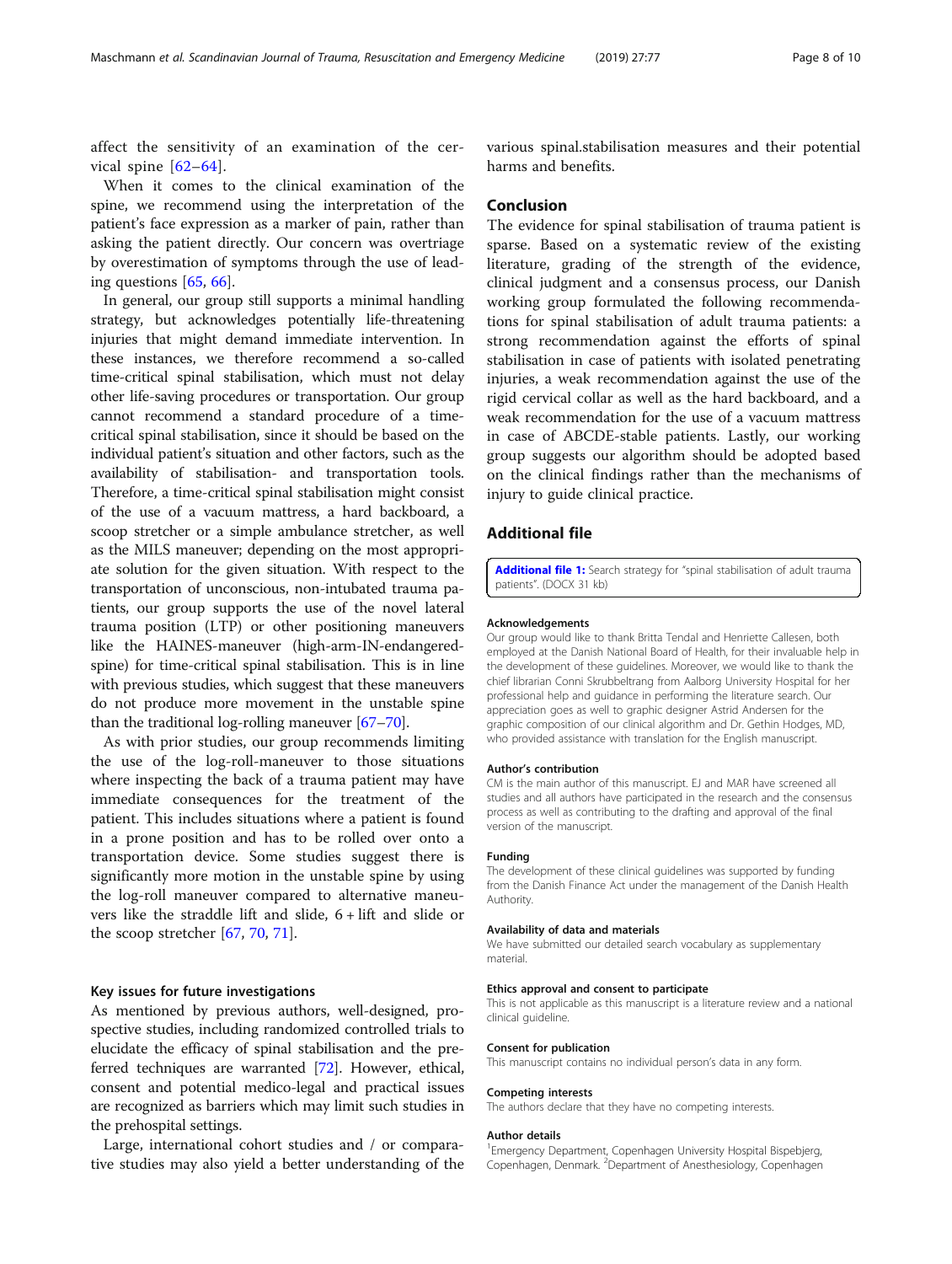<span id="page-8-0"></span>University Hospital Bispebjerg, Copenhagen, Denmark. <sup>3</sup>Emergency Medical Services Copenhagen, University Copenhagen, Copenhagen, Denmark. 4 Norwegian Trauma Registry, Division of Orthopaedic Surgery, Oslo University Hospital, Oslo, Norway. <sup>5</sup>Faculty of Health Science, University of Stavanger, Stavanger, Norway. <sup>6</sup>Cochrane Anesthesia & Cochrane Critical and Emergency Care Group, Copenhagen, Denmark. <sup>7</sup>Department of Anesthesiology, Copenhagen University Hospital Herlev, Copenhagen, Denmark.

# Received: 23 April 2019 Accepted: 6 August 2019 Published online: 19 August 2019

#### References

- 1. Bjørnshave Noe B, Mikkelsen E, Hansen R, Thygesen M, Hagen E. Incidence of traumatic spinal cord injury in Denmark, 1990–2012: a hospital-based study. Spinal Cord. 2015;53:436–40.
- 2. National Association of Emergency Medical Technicians (U.S.). Pre-Hospital Trauma Life Support Committee., American College of Surgeons. Committee on Trauma. Spinal Trauma. In: Emerton C, editor. PHTLS® Prehospital Trauma Life Support. 8th ed. Burlington, MA: Jones & Bartlett Learning; 2016. p. 289–314.
- 3. Subcommittee ATLS. American College of Surgeons' committee on trauma, international ATLS working group. Spine and spinal cord trauma. In: Merrick C, editor. Adv trauma life support tenth Ed. 10th ed. American College of Surgeons: Chicago, Ill; 2018. p. 128–47.
- 4. Hood N, Considine J. Spinal immobilisaton in pre-hospital and emergency care: a systematic review of the literature. Australas Emerg Nurs J. 2015;18:118–37.
- 5. Kwan II, Bunn FI, Roberts IG. Spinal immobilisation for trauma patients (Review). Cochrane Database Syst Rev [Internet]. 2001 [cited 2019 Jun 26]; Available from: [https://www.cochranelibrary.com/cdsr/doi/10.1002/1465185](https://www.cochranelibrary.com/cdsr/doi/10.1002/14651858.CD002803/epdf/full) [8.CD002803/epdf/full](https://www.cochranelibrary.com/cdsr/doi/10.1002/14651858.CD002803/epdf/full)
- 6. Purvis TA, Carlin B, Driscoll P. The definite risks and questionable benefits of liberal pre-hospital spinal immobilisation. Am J Emerg Med [Internet]. 2017; 35:860–6 Available from: [https://doi.org/10.1016/j.ajem.2017.01.045.](https://doi.org/10.1016/j.ajem.2017.01.045)
- 7. Hauswald M, Ong G, Tandberg D, Omal Z, Mbbs ; Out-of-hospital Spinal Immobilization: Its Effect on Neurologic Injury. Acad Emerg Med MAR [Internet]. 1998 [cited 2019 Apr 13];5:214–9. Available from: [https://www.](https://www.wildmedcenter.com/uploads/5/9/8/2/5982510/hauswald_1998.pdf) [wildmedcenter.com/uploads/5/9/8/2/5982510/hauswald\\_1998.pdf](https://www.wildmedcenter.com/uploads/5/9/8/2/5982510/hauswald_1998.pdf)
- Haut ER, Kalish BT, Efron DT, Haider AH, Stevens KA, Kieninger AN, et al. Spine Immobilization in Penetrating Trauma: More Harm Than Good? J Trauma Inj Infect Crit Care [Internet]. 2010 [cited 2019 Apr 13];68:115–21. Available from: [https://pdfs.semanticscholar.org/5e88/0bc13d2e641cf58ade6](https://pdfs.semanticscholar.org/5e88/0bc13d2e641cf58ade6ff07d288a0fbbd7d1.pdf?_ga=2.115322820.274011399.1538590597-783655649.1536783422) [ff07d288a0fbbd7d1.pdf?\\_ga=2.115322820.274011399.1538590597-78365564](https://pdfs.semanticscholar.org/5e88/0bc13d2e641cf58ade6ff07d288a0fbbd7d1.pdf?_ga=2.115322820.274011399.1538590597-783655649.1536783422) [9.1536783422](https://pdfs.semanticscholar.org/5e88/0bc13d2e641cf58ade6ff07d288a0fbbd7d1.pdf?_ga=2.115322820.274011399.1538590597-783655649.1536783422)
- Brooke Lerner E, Billittier A, Moscati RR. The effects of neutral positioning with and without padding on spinal immobilization of healthy subjects. Prehospital Emerg Care. 1998;2:112–6.
- 10. Connor D, Greaves I, Porter K, Bloch M. Prehospital spinal immobilisation: an initial consensus statement\*. J Emerg Med [Internet]. 2013 [cited 2019 Apr 13];30:1067–9. Available from: <https://emj.bmj.com/content/30/12/1067.long>
- 11. Freauf M, Puckeridge N. To board or not to board: an evidence review of prehospital spinal immobilization. J Emerg Med. 2015;40:43–5.
- Taub EC. Cervical spine immobilization in athletes-to immobilize or not? A systematic review. Clin J Sport Med. 2017;27:E44–5.
- 13. Ham WHW, Schoonhoven L, Schuurmans MJ, Leenen LPH. Pressure ulcers, indentation marks and pain from cervical spine immobilization with extrication collars and headblocks: An observational study. J Care Inj [Internet]. 2016 [cited 2019 Apr 13];47:1924–31. Available from: [https://doi.](https://doi.org/10.1016/j.injury.2016.03.032) [org/10.1016/j.injury.2016.03.032](https://doi.org/10.1016/j.injury.2016.03.032)
- 14. Stiell I, Nesbitt L, Pickett W, Munkley D, Spaite D. The OPALS Major Trauma Study: impact of advanced life-support on survival and morbidity. CMAJ [Internet]. 2008 [cited 2019 Jun 18];178:1141–52. Available from: [www.cmaj.](http://www.cmaj.ca/cgi/content/full/178/9/1141/DC1) [ca/cgi/content/full/178/9/1141/DC1](http://www.cmaj.ca/cgi/content/full/178/9/1141/DC1)
- 15. Hemmes B, Jeukens CRLPN, Al-Haidari A, Hofman PAM, Vd Linden ES, Brink PRG, et al. Effect of spineboard and headblocks on the image quality of head CT scans. Emerg Radiol. 2016;23:263–8.
- 16. Stevens AC, Trammell TR, Billows GL, Ladd LM, Olinger ML. Emergency Radiology: Radiation exposure as a consequence of spinal immobilization and extrication. J Emerg Med [Internet]. 2015 [cited 2019 Apr 13];48:172–7. Available from: <https://doi.org/10.1016/j.jemermed.2014.06.049>
- 17. Stokkeland JP, Andersen E, Bjørndal MM, Mikalsen AM, Aslaksen S, Hyldmo PK. Maintaining immobilisation devices on trauma patients during CT: a feasibility study. Scand J Trauma Resusc Emerg Med. 2017;25:1–8.
- 18. Nemunaitis G, Joan Roach M, Samir Hefzy M, Mejia M. Redesign of a spine board: proof of concept evaluation. AssistiveTechnology. 2016;28:144–51.
- 19. Rao PJ, Phan K, Mobbs RJ, Wilson D, Ball J, Wales S, et al. Cervical spine immobilization in the elderly population. J Spine Surg. 2016;2:41–6.
- 20. Schünemann H, Brożek J, Guyatt G, Oxman A. GRADE handbook for grading quality of evidence and strength of recommendations [internet]. GRADE Work Gr. 2013; Available from: [http://www.gradeworkinggroup.org.](http://www.gradeworkinggroup.org)
- 21. Maschmann C, Jeppesen E, Rubin MA, Barfod C, National arbejdsgruppe for udarbejdelse af NKR for spinal stabilisering af voksne traumepatienter i Danmark. National Klinisk Retningslinje (NKR) for spinal stabilisering af voksne traumepatienter i Danmark (National Clinical Guideline for the Spinal Stabilisation of adult trauma patients in Denmark) [Internet]. Copenhagen: Danish Board of Health; 2018 [cited 2019 Apr 13]. p. 1–45. Available from: [https://s3.amazonaws.com/files.magicapp.org/guideline/d7a7720b-c6b9-4](https://s3.amazonaws.com/files.magicapp.org/guideline/d7a7720b-c6b9-4bd2-af1d-eb6439f0e8e7/published_guideline_2840-2_1.pdf) [bd2-af1d-eb6439f0e8e7/published\\_guideline\\_2840-2\\_1.pdf](https://s3.amazonaws.com/files.magicapp.org/guideline/d7a7720b-c6b9-4bd2-af1d-eb6439f0e8e7/published_guideline_2840-2_1.pdf)
- 22. Kornhall DK, Jørgensen JJ, Brommeland T, Hyldmo PK, Asbjørnsen H, Dolven T, et al. The Norwegian guidelines for the prehospital management of adult trauma patients with potential spinal injury [internet]. Med: Scand. J. Trauma. Resusc. Emerg; 2017. Available from: [https://sjtrem.biomedcentral.](https://sjtrem.biomedcentral.com/articles/10.1186/s13049-016-0345-x#Sec25) [com/articles/10.1186/s13049-016-0345-x#Sec25](https://sjtrem.biomedcentral.com/articles/10.1186/s13049-016-0345-x#Sec25)
- 23. CASP Checklists CASP Critical Appraisal Skills Programme [Internet]. [cited 2019 Apr 13]. Available from: https://casp-uk.net/casp-tools-checklists,
- 24. Brouwers MC, Kho ME, Browman GP, Burgers JS, Cluzeau F, Feder G, et al. AGREE II: advancing guideline development, reporting and evaluation in health care. CMAJ CMAJ. 2010;182:E839–42.
- 25. Brouwers MC, Hanna S. The AGREE II Instrument [Internet]. AGREE Next Steps Consort. 2017 [cited 2019 Mar 4]. Available from: [www.agreetrust.org](http://www.agreetrust.org)
- 26. Danish Board of Health. Metodehåndbog for udarbejdelse af Nationale Kliniske Retningslinjer for puljeprojekter 2017–2020 (Handbook for the development of National Clinical Guidelines funded by the Danish Finance Act 2017–2020) [Internet]. 2017 [cited 2019 Mar 4]. Available from: [https://](https://www.sst.dk/da/nkr) [www.sst.dk/da/nkr](https://www.sst.dk/da/nkr)
- 27. Høeg K, Lindkvist M. Spinal stabilisering Nye kliniske retningslinjer (Spinal stabilisation - New Clinical Guidelines) – FOAMmedic [Internet]. [FOAMmedic.org.](http://foammedic.org) 2018 [cited 2019 Apr 13]. Available from: [https://](https://foammedic.org/ep-15-spinal-stabilisering-nye-kliniske-retningslinjer/) [foammedic.org/ep-15-spinal-stabilisering-nye-kliniske-retningslinjer/](https://foammedic.org/ep-15-spinal-stabilisering-nye-kliniske-retningslinjer/)
- 28. Lindkvist M. Video Hvordan skal vi udføre spinalstabilisering efter den nye NKR? (How should we perform spinal stabilisation according to the new National Clinical Guidelines?) – FOAMmedic [Internet]. [FOAMmedic.org.](http://foammedic.org) 2019 [cited 2019 Apr 9]. Available from: [https://foammedic.org/video](https://foammedic.org/video-hvordan-skal-vi-udfore-spinalstabilisering-efter-den-nye-nkr/)[hvordan-skal-vi-udfore-spinalstabilisering-efter-den-nye-nkr/](https://foammedic.org/video-hvordan-skal-vi-udfore-spinalstabilisering-efter-den-nye-nkr/)
- 29. Maschmann C, Rudolph M. Die Zervikalstütze für Traumapatienten seit 2018 obsolet? (The rigid cervical collar for the trauma patient - obsolete since 2018?). Der Notarzt [Internet]. 2019;35:65. Available from: [https://www.](https://www.thieme-connect.de/products/ejournals/journal/10.1055/s-00000043) [thieme-connect.de/products/ejournals/journal/10.1055/s-00000043](https://www.thieme-connect.de/products/ejournals/journal/10.1055/s-00000043)
- 30. Rubin MA. Copenhagen Critical Care Symposium FOAMmedic talk: The new National Clinical Guidelines on spinal stabilisation of adult trauma patients [Internet]. 2019 [cited 2019 Jun 23]. Available from: [https://youtu.](https://youtu.be/WnrmbQCqPTg) [be/WnrmbQCqPTg](https://youtu.be/WnrmbQCqPTg)
- 31. European EMS-congress 2019 Madrid [Internet]. 2019 [cited 2019 Jun 23]. Available from: <https://emseurope.org/scientific-programme/>
- 32. Holla M, Hannink G, Eggen TGE, Daanen RA, Allard Ã, Hosman JF, et al. Restriction of Cervical Intervertebral Movement With Different Types of External Immobilizers A Cadaveric 3D Analysis Study. Spine (Phila Pa 1976). 2017;42:E1182–9.
- 33. Kwan I, Bunn F. Effects of prehospital spinal immobilization: a systematic review of randomized trials on healthy subjects. Prehosp Disaster Med. 2005;20:47–53.
- 34. Cowley A, Hague A, Durge N. Cervical spine immobilization during extrication of the awake patient: a narrative review. Eur J Emerg Med [Internet]. 2017 [cited 2019 Apr 13];24:158–61. Available from: [https://www.](https://www.researchgate.net/publication/308841953_Cervical_spine_immobilization_during_extrication_of_the_awake_patient_a_narrative_review) [researchgate.net/publication/308841953\\_Cervical\\_spine\\_immobilization\\_](https://www.researchgate.net/publication/308841953_Cervical_spine_immobilization_during_extrication_of_the_awake_patient_a_narrative_review) [during\\_extrication\\_of\\_the\\_awake\\_patient\\_a\\_narrative\\_review](https://www.researchgate.net/publication/308841953_Cervical_spine_immobilization_during_extrication_of_the_awake_patient_a_narrative_review)
- 35. Benger J, Blackham J. Why Do We Put Cervical Collars On Conscious Trauma Patients? Scand J Trauma Resusc Emerg Med [Internet]. 2009 [cited 2019 Apr 13];17. Available from: <http://www.sjtrem.com/content/17/1/44>
- 36. Horodyski M, DiPaola CP, Conrad BP, Rechtine GR. Cervical collars are insufficient for immobilizing an unstable cervical spine injury. J Emerg Med